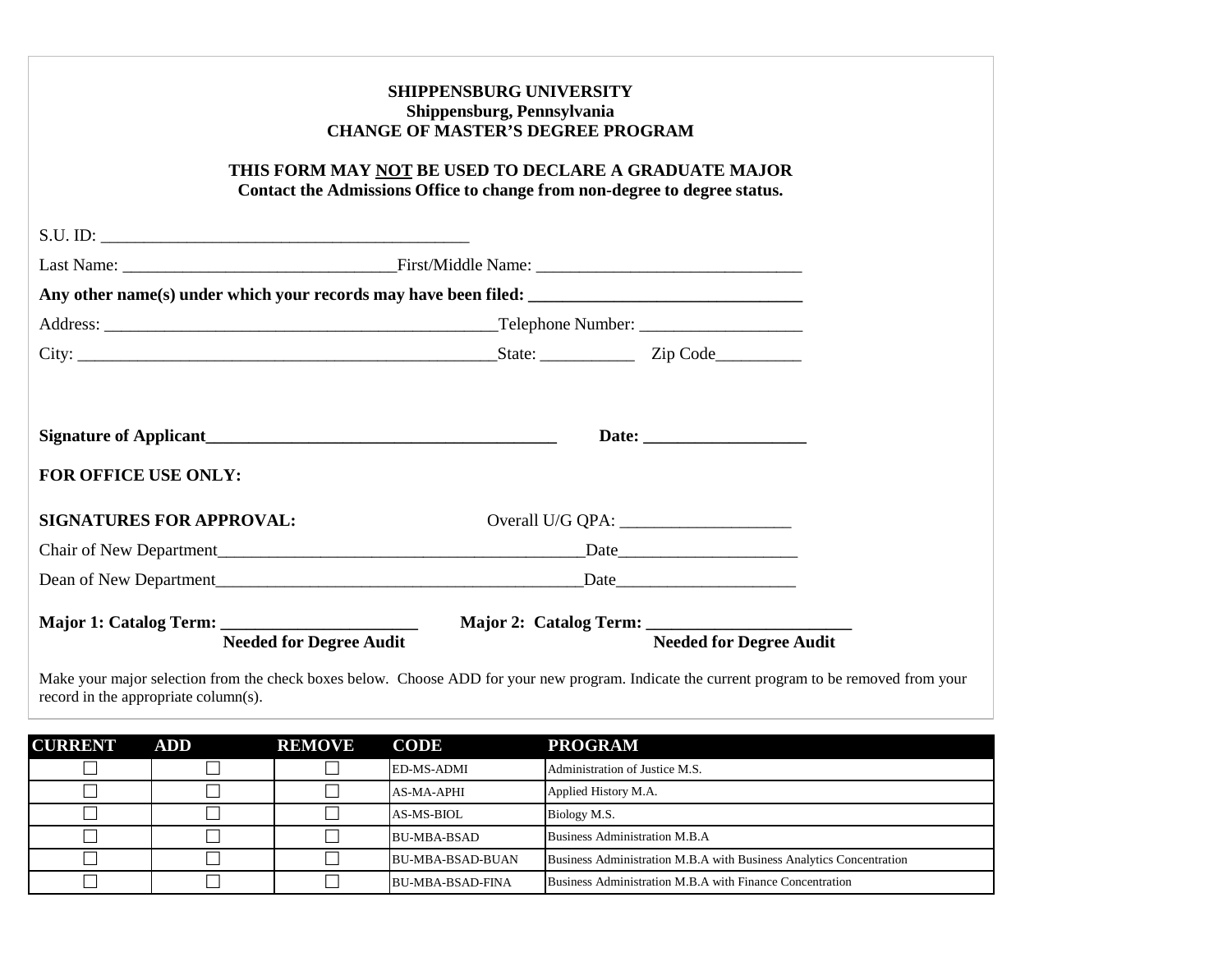| <b>CURRENT</b>              | <b>ADD</b>               | <b>REMOVE</b> | <b>CODE</b>             | <b>PROGRAM</b>                                                                                                       |
|-----------------------------|--------------------------|---------------|-------------------------|----------------------------------------------------------------------------------------------------------------------|
|                             | $\Box$                   |               | <b>BU-MBA-BSAD-HCMG</b> | Business Administration M.B.A with Health Care Management Concentration                                              |
| $\mathcal{L}$               | П                        | $\Box$        | <b>BU-MBA-BSAD-MGIS</b> | Business Administration M.B.A. with Management Information Systems Concentration                                     |
| $\sim$                      | $\Box$                   |               | <b>BU-MBA-BSAD-SUPP</b> | Business Administration M.B.A. with Supply Chain Management Concentration                                            |
| $\mathcal{L}$               | $\Box$                   |               | AS-MS-CMST              | Communication Study M.S.                                                                                             |
| n.                          | $\Box$                   |               | AS-MS-COMP              | Computer Science M.S.                                                                                                |
| $\sim$                      | $\Box$                   |               | AS-MS-COMP-SOFT         | Computer Science M.S. Software Engineering Concentration                                                             |
| $\overline{\phantom{a}}$    | $\overline{\phantom{a}}$ |               | AS-MS-COMP-CBSC         | Computer Science M.S. Cybersecurity Concentration                                                                    |
| $\overline{\phantom{a}}$    | $\Box$                   |               | AS-MS-COMP-MGIS         | Computer Science M.S. Management Information Systems Concentration                                                   |
| $\overline{\phantom{a}}$    | $\Box$                   |               | AS-MS-COMP-ITLD         | Computer Science M.S. IT Leadership Concentration                                                                    |
|                             | $\Box$                   |               | ED-MS-CNCO              | Counseling (College) M.S.                                                                                            |
| $\overline{\phantom{a}}$    | $\overline{\phantom{a}}$ |               | <b>ED-MED-DCNS</b>      | Counseling K-12 Dual M.Ed.                                                                                           |
|                             | $\Box$                   |               | <b>ED-MS-CCPW</b>       | Counseling (Student Personnel) M.S.                                                                                  |
|                             | $\Box$                   |               | <b>ED-MS-CNMH</b>       | Counseling (Mental Health) M.S.                                                                                      |
| 囗                           | $\Box$                   | $\Box$        | ED-MED-CRIN-ECCA        | Curriculum & Instruction M.Ed. Early Childhood Cluster Option A MED with Early<br>Childhood Education Specialization |
| $\sim$                      | $\Box$                   | $\Box$        | ED-MED-CRIN-ECCB        | Curriculum & Instruction M.Ed. Early Childhood Cluster Option B MED &<br>Certification                               |
| $\sim$                      | $\Box$                   | $\Box$        | ED-MED-CRIN-ECCC        | Curriculum & Instruction M.Ed. Early Childhood Cluster Option C MED &<br>Certification                               |
| T.                          | $\Box$                   |               | ED-MED-CRIN-ELED        | Curriculum & Instruction M.Ed. Elementary Education Cluster                                                          |
| $\Box$                      | $\Box$                   |               | ED-MED-CRIN-MIDS        | Curriculum & Instruction M.Ed. Middle School Cluster                                                                 |
| $\sim$                      | $\Box$                   |               | ED-MED-CRIN-MLPC        | Curriculum & Instruction M.Ed. Middle School Cluster w/Post Bacc Certificate                                         |
| $\mathbb{R}^n$              | $\Box$                   |               | ED-MED-CRIN-2BIO        | Curriculum & Instruction M.Ed. Secondary Biology Cluster                                                             |
| $\mathcal{L}_{\mathcal{A}}$ | $\Box$                   |               | ED-MED-CRIN-2GES        | Curriculum & Instruction M.Ed. Secondary Geography/Earth Science Cluster                                             |
| T.                          | $\Box$                   |               | ED-MED-CRIN-2HIS        | Curriculum & Instruction M.Ed. Secondary History Cluster                                                             |
| $\mathcal{L}$               | $\Box$                   |               | ED-MED-CRIN-2MAT        | Curriculum & Instruction M.Ed. Secondary Mathematics Cluster                                                         |
|                             | $\Box$                   |               | ED-MED-CRIN-MDLN        | Curriculum & Instruction M.Ed. Modern Language Cluster                                                               |
|                             | $\Box$                   |               | AS-MS-GEST              | Geoenvironmental Studies M.S.                                                                                        |
|                             | ┌                        |               | <b>AS-MS-ORDL-BUSI</b>  | Org. Dev. & Ldrshp M.S. Business Concentration                                                                       |
| $\overline{\phantom{a}}$    | $\Box$                   | $\sqcup$      | AS-MS-ORDL-HESP         | Org. Dev. & Ldrshp M.S. Higher Education Structure & Policy Concentration                                            |
| ┓                           | $\Box$                   |               | AS-MS-ORDL-HSAD         | Org. Dev. & Ldrshp M.S. Historical Administration Concentration                                                      |
| $\overline{\phantom{a}}$    | $\Box$                   | $\Box$        | AS-MS-ORDL-LDSC         | Org. Dev. & Ldrship M.S. Leadership in Society Concentration                                                         |
| $\Box$                      | $\Box$                   | ⊔             | AS-MS-ORDL-MGIS         | Org. Dev. & Ldrship M.S. Management Information Systems Concentration                                                |
| $\Box$                      | $\Box$                   | $\Box$        | AS-MS-ORDL-PBOR         | Org. Dev. & Ldrship M.S. Public Organizations Concentration                                                          |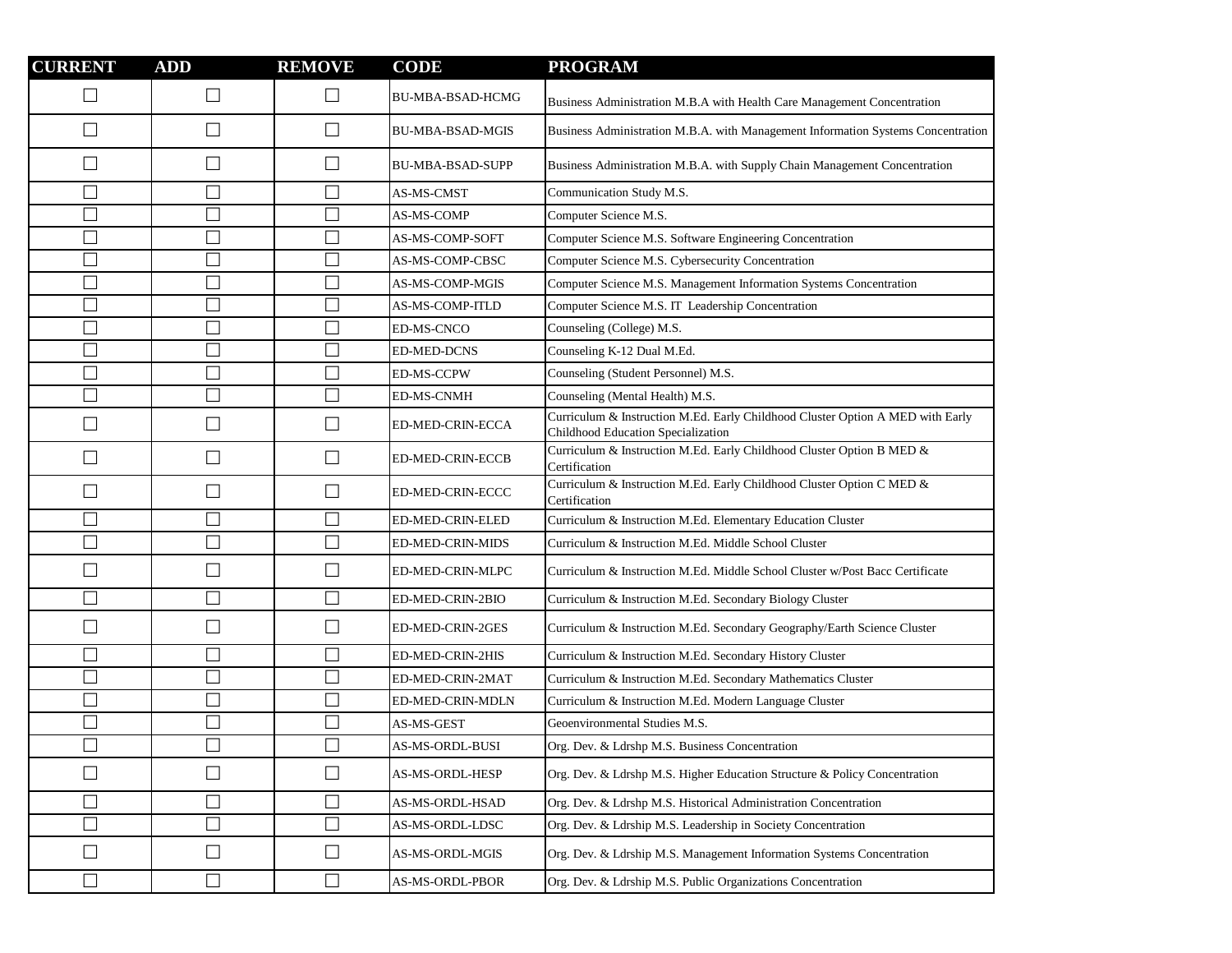| <b>CURRENT</b>           | <b>ADD</b>               | <b>REMOVE</b> | <b>CODE</b>                        | <b>PROGRAM</b>                                                      |
|--------------------------|--------------------------|---------------|------------------------------------|---------------------------------------------------------------------|
| $\Box$                   | $\Box$                   |               | AS-MS-PSSC                         | Psychological Science M.S.                                          |
| П                        | $\Box$                   |               | AS-MPA-PUBL                        | Public Administration M.P.A.                                        |
| $\Box$                   | $\Box$                   |               | <b>ED-MED-RDGS</b>                 | Reading Specialist M.Ed.                                            |
| $\Box$                   | $\overline{\phantom{a}}$ |               | ED-MED-EDLR                        | Educational Leadership M.Ed.                                        |
| $\Box$                   | $\overline{\phantom{a}}$ |               | ED-GCTN-SCAD                       | Sch Admin Principal K - 12 Cert.                                    |
| $\Box$                   | $\overline{\phantom{a}}$ |               | ED-MAT-STEM                        | <b>STEM Education M.A.T</b>                                         |
| $\Box$                   | $\Box$                   |               | <b>ED-MED-SECS</b>                 | Special Education (Comprehensive) M.Ed.                             |
| $\Box$                   | $\overline{\phantom{a}}$ |               | <b>ED-MED-SEBD</b>                 | Special Education (Behavioral Disorders) M.Ed.                      |
| $\Box$                   | $\Box$                   |               | ED-MED-SELD                        | Special Education (Learning Disabilities) M.Ed.                     |
| $\Box$                   | $\overline{\phantom{a}}$ |               | ED-MED-SEDD                        | Special Education (Intellectual & Developmental Disabilities) M.Ed. |
| П                        | $\Box$                   |               | ED-MSW-SOWK                        | Master of Social Work M.S.W.                                        |
|                          |                          |               |                                    |                                                                     |
|                          |                          |               |                                    |                                                                     |
|                          |                          |               | <b>Supervisory Programs</b>        |                                                                     |
| $\Box$                   | $\Box$                   | Ш             | ED-GCTN-CESP                       | Communication/English                                               |
| $\Box$                   | $\overline{\phantom{a}}$ |               | <b>ED-GCTN-CNSP</b>                | Counseling                                                          |
| $\Box$                   | $\Box$                   |               | ED-GCTN-ECSP                       | Early Childhood                                                     |
| $\Box$                   | $\Box$                   |               | ED-GCTN-ELSP                       | <b>Elementary Education</b>                                         |
| $\Box$                   | $\Box$                   |               | ED-GCTN-ENSP                       | <b>Environmental Education</b>                                      |
| $\Box$                   | $\Box$                   |               | ED-GCTN-FLSP                       | Foreign Languages                                                   |
| $\Box$                   | $\Box$                   |               | ED-GCTN-MASV                       | Mathematics                                                         |
| $\Box$                   | $\Box$                   |               | ED-GCTN-PSSV                       | <b>Pupil Services</b>                                               |
| $\Box$                   | $\overline{\phantom{a}}$ |               | ED-GCTN-RDSV                       | Reading                                                             |
| $\Box$                   | $\overline{\phantom{a}}$ |               | ED-GCTN-SCSV                       | Science                                                             |
| $\Box$                   | $\Box$                   |               | ED-GCTN-SSSV                       | <b>Social Studies</b>                                               |
| $\overline{\phantom{0}}$ | $\Box$                   |               | ED-GCTN-SESV                       | <b>Special Education</b>                                            |
| $\Box$                   | $\Box$                   | П             | <b>ED-GCTN-SLTE</b>                | Superintendent Letter-Cert                                          |
|                          |                          |               |                                    |                                                                     |
|                          |                          |               | Post Baccalaureate<br>Certificates |                                                                     |
| $\Box$                   | $\Box$                   | $\Box$        | BU-PBCT-ASBC                       | Advanced Studies in Business Certificate                            |
| $\Box$                   | $\Box$                   |               | <b>BU-PBCT-ASLM</b>                | Advanced Supply Chain and Logistics Management Certificate          |
| $\Box$                   | $\Box$                   | $\Box$        | <b>BU-PBCT-BACT</b>                | <b>Business Analytics Certificate</b>                               |
| $\Box$                   | $\Box$                   | $\Box$        | <b>BU-PBCT-FNCT</b>                | Finance Certificate                                                 |
| $\Box$                   | $\Box$                   | $\Box$        | <b>BU-PBCT-HCCT</b>                | Health Care Management Certificate                                  |
| $\Box$                   | $\Box$                   | $\Box$        | ED-PBCT-LSCT                       | Literacy Studies Certificate                                        |